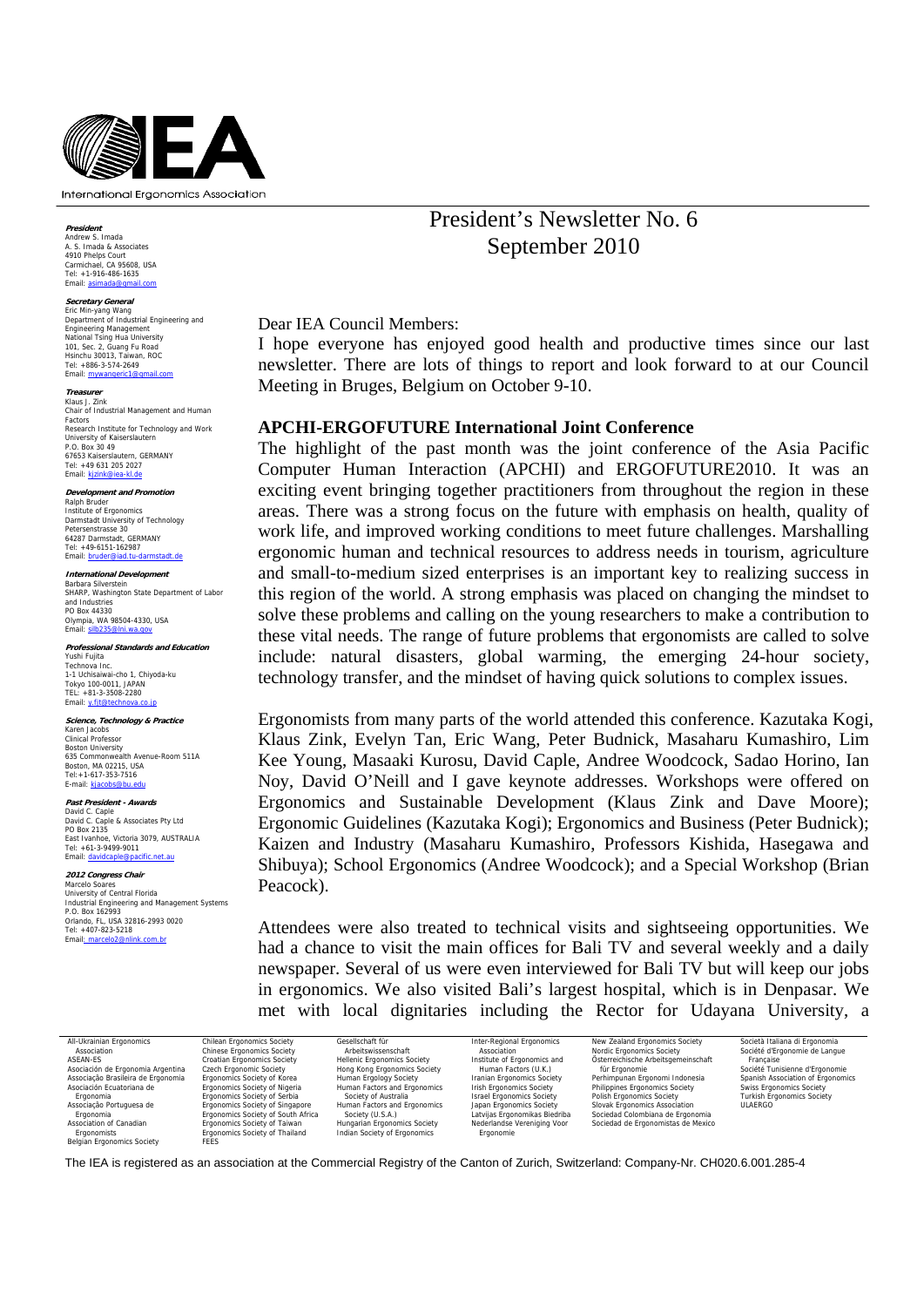

representative of the mayor of Denapsar, and were guests of the Governor of Bali. We were treated to tea on a mountain lake and sunset in one of Bali's most famous temples. It was a good learning experience for the attendees on many levels – professional, cultural, personal and collegial. I personally made many new friends that I would not have made otherwise. The hospitality and kindness of our Balinese colleagues and hosts was fitting of their reputation and will not be soon forgotten.

Congratulations to Conference Chair Professor I Dewa Putu Sutjana and Indonesian Ergonomics Society President, Dr. I Putu Gede Adiatmika for a well-attended and lively event. Congratulations also to our dear colleague Professor I.B. Adnyana Manuaba, whose strong leadership has been a guiding force in Indonesia and the entire region for many years. His untiring efforts and vision for how ergonomics can be used to solve real problems are most laudable.



Professors I Dewa Putu Sutjana, I Putu Gede Adiatmika, Masaaki Kurosu, Adnyana Manuaba, Mayor's representative, Presidents Andrew S. Imada (IEA) and Kazutaka Kogi (ICOH) at the opening ceremony

• All-Ukrainian Ergonomics

- Association
- Asociación Española De
- 
- Ergonomia Asociación de Ergonomia Argentina Association of Canadian
- Ergonomists • Belgian Ergonomics Society
- Brazilian Ergonomics **Association**
- Croatian Ergonomics Society Czech ergonomic Society Ergonomics Society (U.K.) Ergonomics Society of
- 
- Australia Ergonomics Society of Federal

• Chinese Ergonomics Society

- Republic of Yugoslavia Ergonomics Society of Korea
- Ergonomics Society of South Africa
- Ergonomics Society of Taiwan Inter-Regional Ergonomics<br>Association
- Gesellschaft für
- Arbeitswissenschaft Hellenic Ergonomics Society Hong Kong Ergonomics
- Society Human Factors and

• FEES

- Ergonomics Society (U.S.A.)
- Hungarian Ergonomics Society Italian Society of Ergonomics
- Association Iranian Ergonomics Society Irish Ergonomics Society Israeli Ergonomics Society Japan Ergonomics Society Nederlandse Vereniging Voor
	- -
	- Ergonomie • New Zealand Ergonomics
- Society Nordic Ergonomic Society • Sociedad Chilena de Ergonomia • Sociedad Columbiana de Ergonomia

• Österreichische<br>
• Ergonomie<br>
• Polish Ergonomics Society<br>
• Associação Portuguesa de<br>
• Ergonomia<br>
• Slovak Ergonomics

Association

#### • Sociedad de Ergonomistas de **Mexico**

- Società Italiana di Ergonomia
- 
- Société d'Ergonomie de Langue Française South East Asia Ergonomics Society Swiss Society for Ergonomics
- 
- Turkish Ergonomics Society
- ULAERGO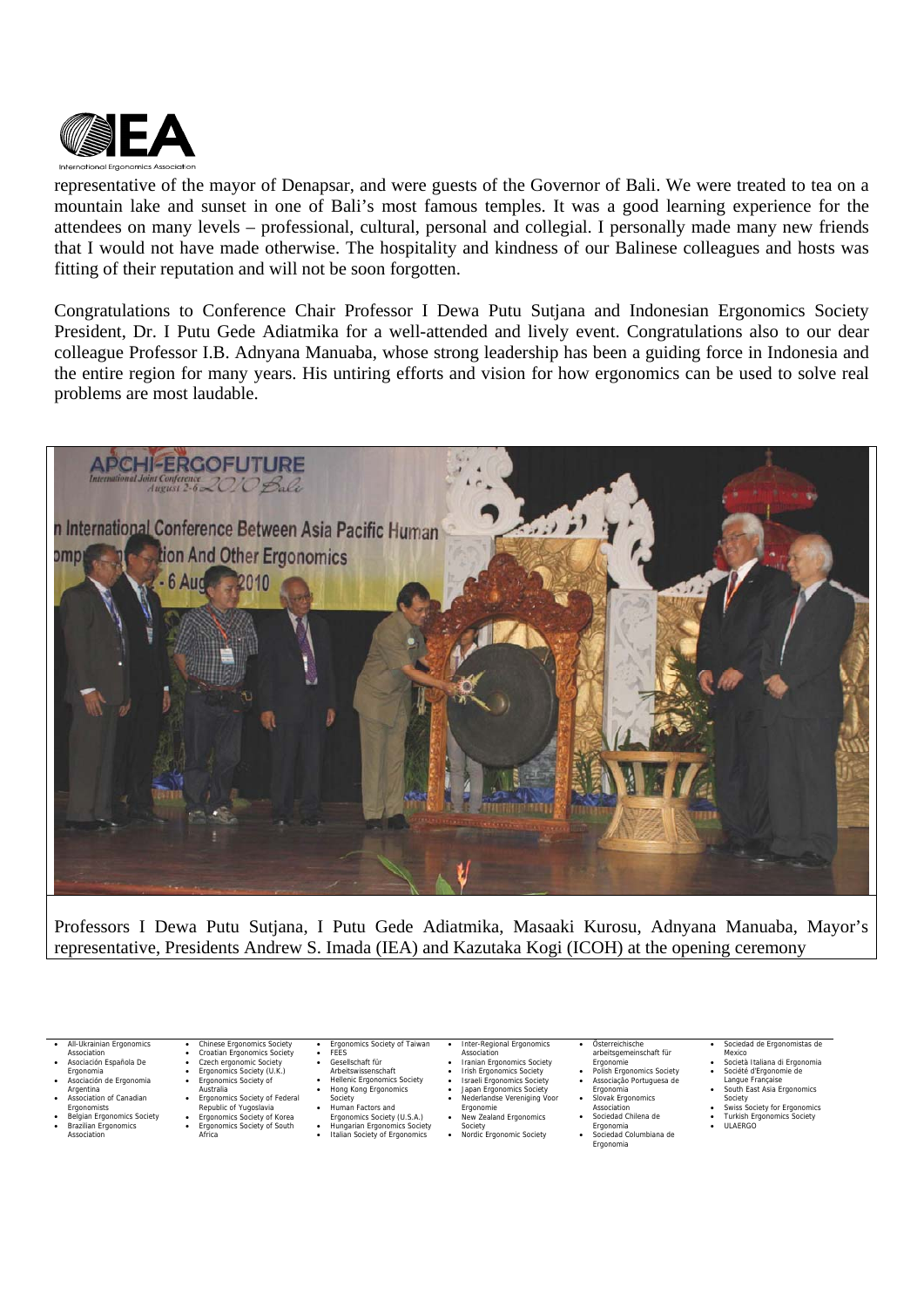



Professor Adnyana Manuaba receiving a copy of the IEA ILO Ergonomic Checkpoints form IEA President Andrew Imada during closing ceremony

• All-Ukrainian Ergonomics

- Association Asociación Española De
- 
- 
- 
- Ergonomia Asociación de Ergonomia Argentina Association of Canadian Ergonomists
- Belgian Ergonomics Society Brazilian Ergonomics Association
- Chinese Ergonomics Society<br>• Croatian Ergonomics Society<br>• Czech ergonomic Society (U.K.)<br>• Ergonomics Society of Kustralia<br>• Ergonomics Society of Federal<br>• Ergonomics Society of Tederal<br>• Reponomics Society of Korea<br>•

- Ergonomics Society of Taiwan<br>• Gesellschaft für<br>• Arbeitswissenschaft<br>• Hellenic Ergonomics Society<br>• Hong Kong Ergonomics<br>• Human Factors and<br>• Society
	-
	-
- Ergonomics Society (U.S.A.) Hungarian Ergonomics Society Italian Society of Ergonomics
	-

- 
- 
- Ergonomie New Zealand Ergonomics
- Society Nordic Ergonomic Society

- Österreichische<br>
 Polish Ergonomie<br>
 Polish Ergonomics Society<br>
 Associação Portuguesa de<br>
 Ergonomia<br>
 Siovak Ergonomics<br>
 Sociedad Chilena de<br>
 Sociedad Chilena de
- -
- Ergonomia Sociedad Columbiana de Ergonomia
- 

#### • Sociedad de Ergonomistas de

- Mexico 11<br>
 Società Italiana di Ergonomia<br>
 Società d'Ergonomie de Langue Française<br>
 South East Asia Ergonomics<br>
 Society for Ergonomics<br>
 Turkish Ergonomics Society
- 
- 
- 
- Society<br>• Swiss Soci<br>• Turkish Er<br>• ULAERGO

• Inter-Regional Ergonomics<br>
• Iranian Ergonomics Society<br>
• Irish Ergonomics Society<br>
• Israeli Ergonomics Society<br>
• Japan Ergonomics Society<br>
• Aederlandse Vereniging Voor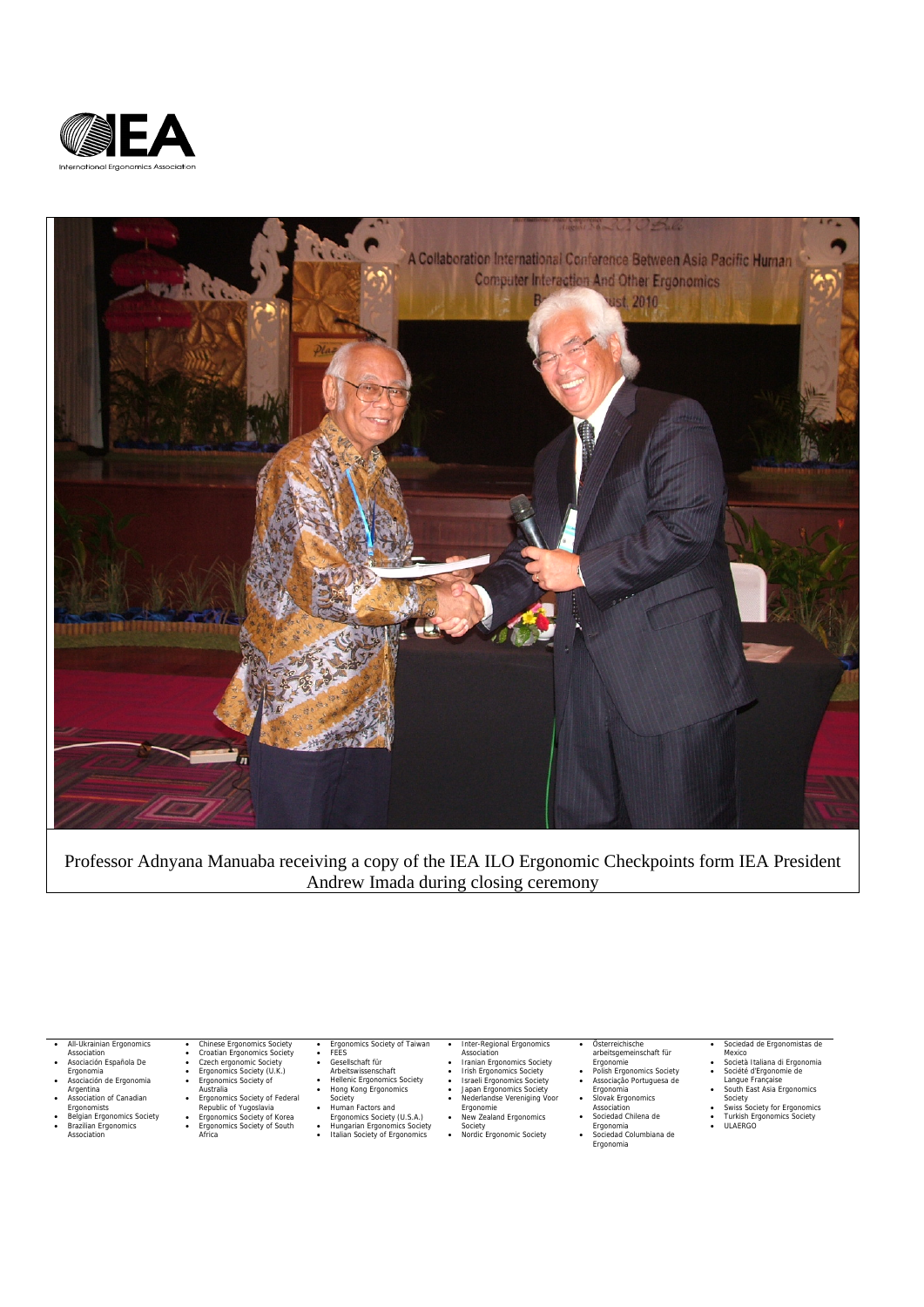



Professor Somnath Gangopadhyay presents IEA President Andrew Imada with a copy of Ergonomics for Everyone at the closing ceremony

## **Ergonomics for Everyone**

At the ERGOFUTURE 2010 meeting Somnath Gangopadhyay formally announced the publication of Ergonomics for Everyone. This is a compilation of articles that were presented at the International Conference on Ergonomics (HWWE 2009) in December 2009 under the auspices of the Indian Society of Ergonomics (ISE) and IEA. Organized at the University of Calcutta, the conference presented applications of ergonomics in many areas including: occupational health, organized and unorganized sectors, safety, agriculture, computer workstations, women, physically challenged, work, sports and exercise physiology, intervention and design, schools, and ergonomic methodologies.

- All-Ukrainian Ergonomics
- Association • Asociación Española De
- 
- Ergonomia Asociación de Ergonomia Argentina Association of Canadian
- Ergonomists
- Belgian Ergonomics Society • Brazilian Ergonomics
- **Association**
- Chinese Ergonomics Society • Croatian Ergonomics Society • Czech ergonomic Society • Ergonomics Society (U.K.) • Ergonomics Society of
- 
- - Australia Ergonomics Society of Federal Republic of Yugoslavia Ergonomics Society of Korea
		-
		- Ergonomics Society of South Africa
- Ergonomics Society of Taiwan • Gesellschaft für
- Arbeitswissenschaft Hellenic Ergonomics Society Hong Kong Ergonomics
- 

 $\cdot$  FEES

- Society Human Factors and
	- Ergonomics Society (U.S.A.)
- Hungarian Ergonomics Society Italian Society of Ergonomics Society • Nordic Ergonomic Society

# Inter-Regional Ergonomics<br>Association Association • Iranian Ergonomics Society • Irish Ergonomics Society • Israeli Ergonomics Society • Japan Ergonomics Society • Nederlandse Vereniging Voor

Ergonomie • New Zealand Ergonomics

- 
- Österreichische<br>
 Ergonomie<br>
 Polish Ergonomics Society<br>
 Associação Portuguesa de<br>
 Ergonomia<br>
 Slovak Ergonomics
	- -
	- Association Sociedad Chilena de Ergonomia
	- Sociedad Columbiana de Ergonomia
- Sociedad de Ergonomistas de Mexico<br>Mexico<br>Società Italiana di Froonomia
- -
- Società Italiana di Ergonomia Société d'Ergonomie de Langue Française South East Asia Ergonomics Society Swiss Society for Ergonomics
- 
- Turkish Ergonomics Society ULAERGO
-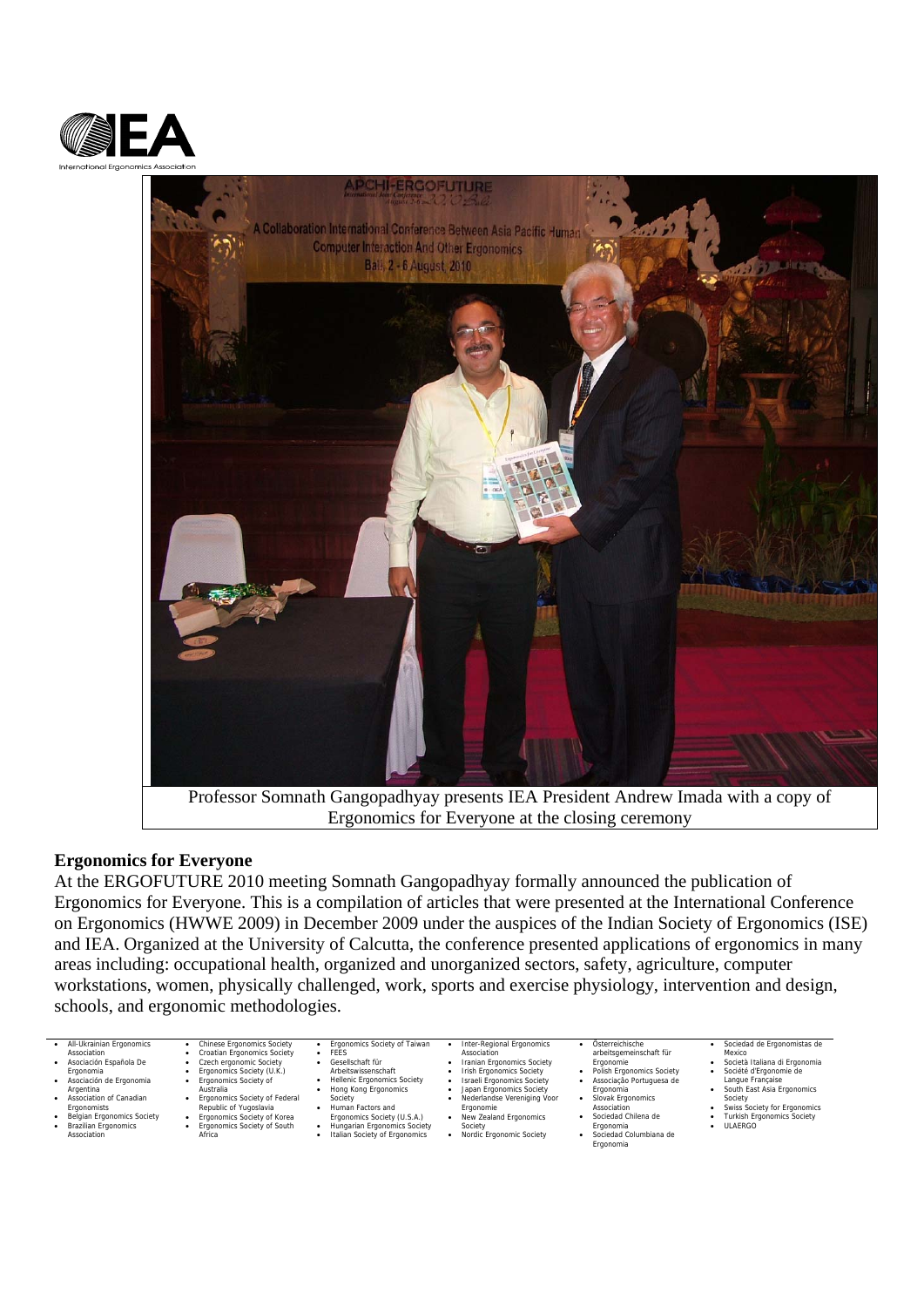

This is an important landmark as it recognizes the critical mass of work in an area of the world that has experienced tremendous growth and may not have taken full advantage of the contributions that ergonomics can make to improve working conditions and sustainable growth through human development. The document is written in a style that academics will be comfortable with and has clear take away value for practitioners. If anyone is interested in a copy, they can contact Professor Gangopadhyay directly ganguly1961@yahoo.com



IEA Executive Committee Meeting Attendees in Bali Back: Peter Budnick (Foundation for Professional Ergonomics), David Caple, Yushi Fujita Front: Eric Wang, Andrew Imada, Klaus Zink

- All-Ukrainian Ergonomics
- Association
- Asociación Española De
- 
- Ergonomia Asociación de Ergonomia Argentina Association of Canadian
- Ergonomists • Belgian Ergonomics Society
- Brazilian Ergonomics **Association**
- 
- Croatian Ergonomics Society Czech ergonomic Society Ergonomics Society (U.K.) Ergonomics Society of

• Chinese Ergonomics Society

- -
- Australia Ergonomics Society of Federal Republic of Yugoslavia Ergonomics Society of Korea
- Ergonomics Society of South Africa
- **Ergonomics Society of Taiwan**
- FEES Gesellschaft für Arbeitswissenschaft Hellenic Ergonomics Society Hong Kong Ergonomics
	-
- 
- Society Human Factors and
	- Ergonomics Society (U.S.A.)
- Hungarian Ergonomics Society Italian Society of Ergonomics
- Inter-Regional Ergonomics<br>Association
- -
- Association Iranian Ergonomics Society Irish Ergonomics Society Israeli Ergonomics Society Japan Ergonomics Society Nederlandse Vereniging Voor
- Ergonomie • New Zealand Ergonomics
- Society Nordic Ergonomic Society
- 
- Österreichische<br>
 Ergonomie<br>
 Polish Ergonomics Society<br>
 Associação Portuguesa de<br>
 Ergonomia<br>
 Slovak Ergonomics
	- -
	- Association Sociedad Chilena de
	- Ergonomia • Sociedad Columbiana de Ergonomia

#### Sociedad de Ergonomistas de

- Mexico<br>Mexico<br>Società Italiana di Froonomia
- 
- Società Italiana di Ergonomia Société d'Ergonomie de Langue Française South East Asia Ergonomics Society Swiss Society for Ergonomics
- 
- Turkish Ergonomics Society ULAERGO